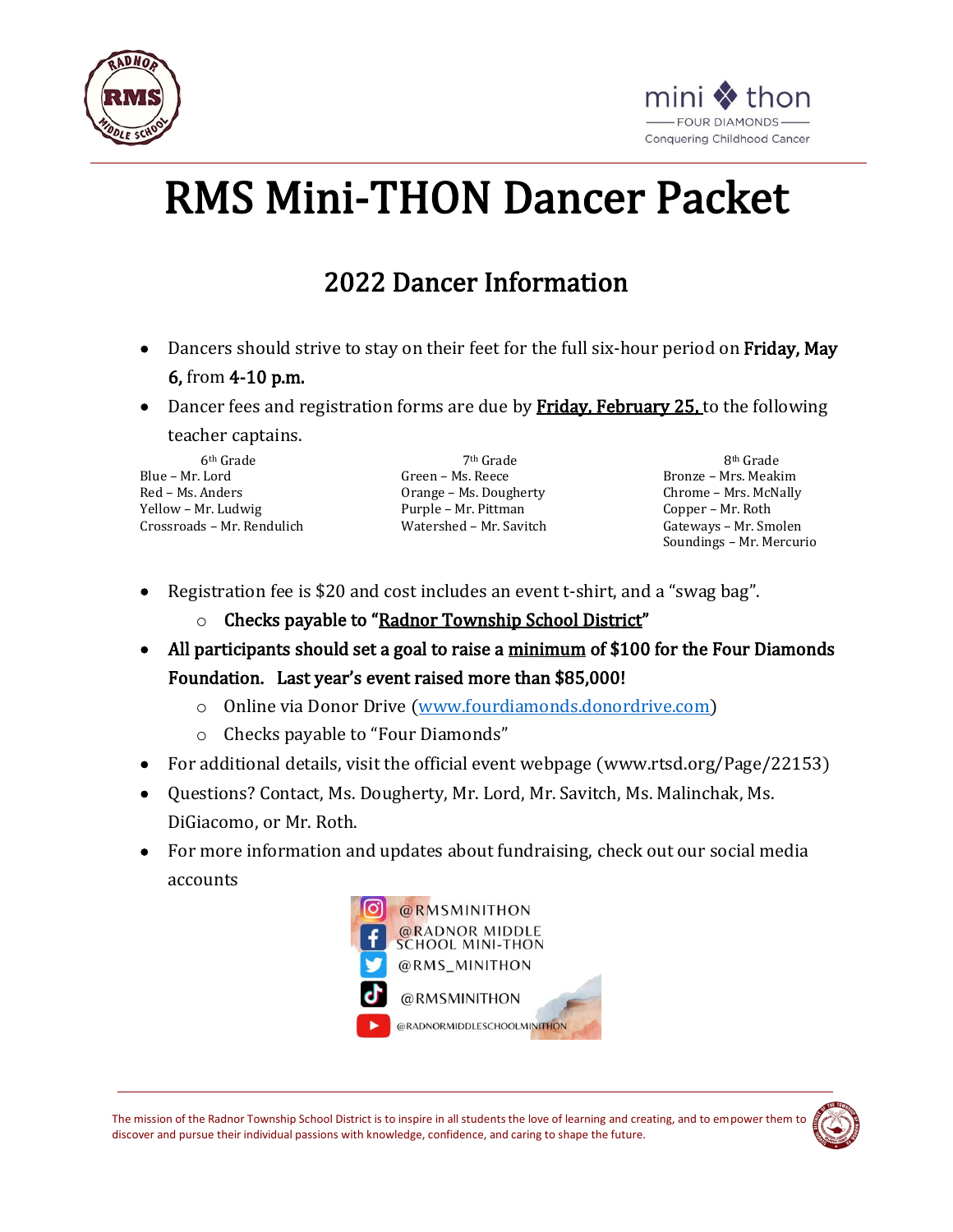



### 2022 Dancer Registration Form

(All fields must be completed legibly)

| <b>Student Participant Name:</b> |  |
|----------------------------------|--|
| <b>Phone Number:</b>             |  |
| <b>Student Email Address:</b>    |  |

Grade (Select One):  $6 - 7 - 8$  Team:  $7 - 2$  Team:

This form must be handed in with \$20, cash or check made payable to "Radnor Township School District" with "Mini-THON" in Memo, to cover the cost of t-shirts, and "swag bag". Parent/Guardian Name: **Example 2018** Phone Number:  $\blacksquare$ Email Address: \_\_\_\_\_\_\_\_\_\_\_\_\_\_\_\_\_\_\_\_\_\_\_\_\_\_\_\_\_\_\_\_\_\_\_\_\_\_\_\_\_\_\_\_\_\_\_\_\_\_\_\_\_\_\_\_\_\_\_\_\_\_\_\_\_\_\_\_\_\_\_\_

I will strive to be on my feet for the entire 6 hours of Radnor Middle School's Mini-THON on May 6, 2022, from 4-10 p.m. I know that I am representing myself, my class, and my school, and therefore I will act with dignity and respect in all aspects of the day/night.

#### Participant Signature (required): \_\_\_\_\_\_\_\_\_\_\_\_\_\_\_\_\_\_\_\_\_\_\_\_\_\_\_\_\_\_\_\_\_\_\_\_\_\_\_\_\_\_\_\_\_\_\_\_\_\_\_\_

- I allow my son/daughter to participate in Radnor Middle School's Mini-THON from 4-10 p.m. on Friday, May 6.
- I allow my son / daughter to be photographed during the event for publicity purposes and understand that the event will also be streamed live.
- I will encourage my son / daughter to raise a  $minimum$  of \$100 for the Four Diamonds Foundation.

Parent/Guardian Signature (required): \_\_\_\_\_\_\_\_\_\_\_\_\_\_\_\_\_\_\_\_\_\_\_\_\_\_\_\_\_\_\_\_\_\_\_\_\_\_\_\_\_\_\_\_\_\_\_\_